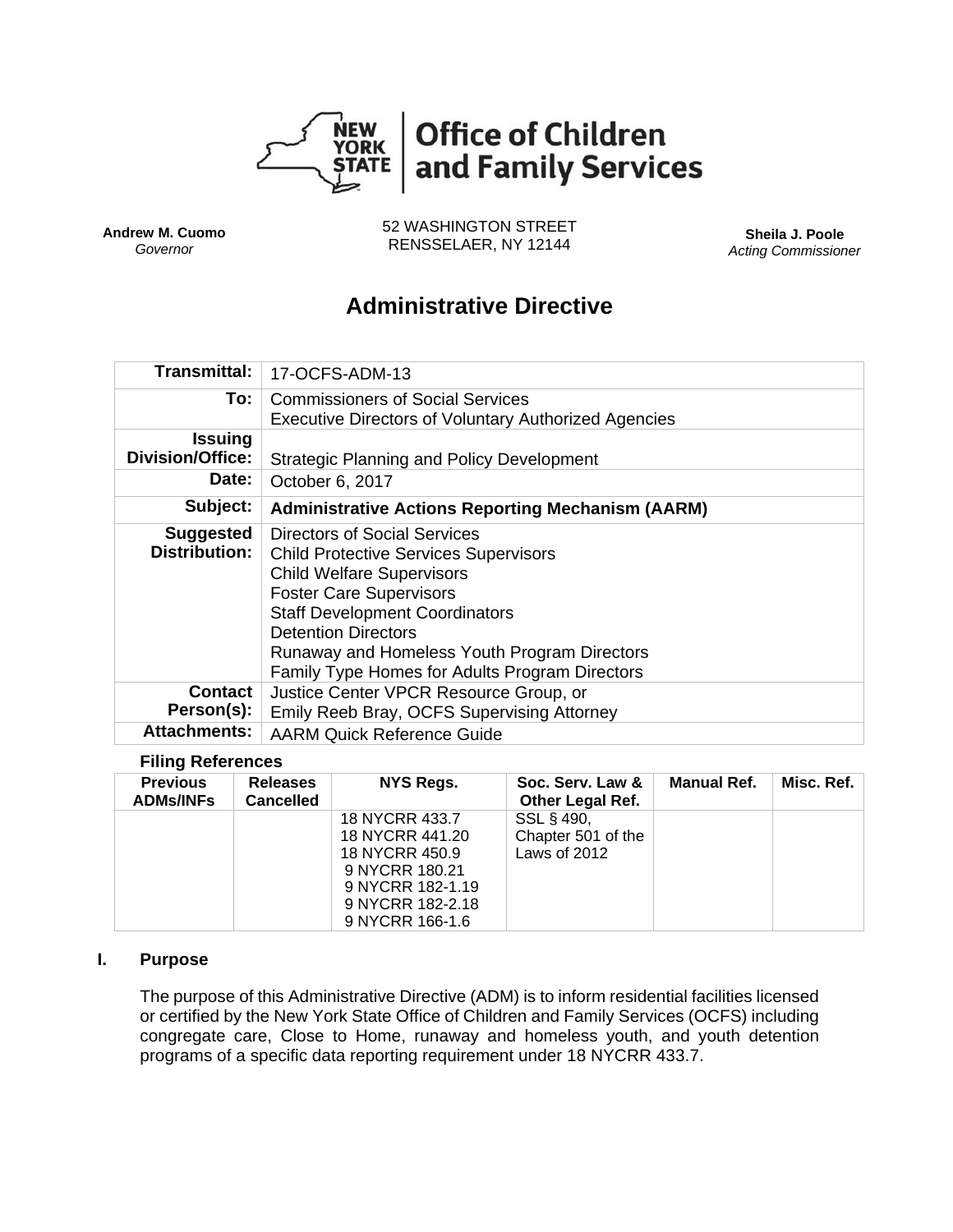# **II. Background**

In 2013 the Justice Center for the Protection of People with Special Needs (Justice Center) began conducting investigations into allegations of abuse and neglect in residential facilities licensed or certified by OCFS. Once an investigation has been concluded, the Justice Center makes a determination as to whether the allegations in the report are substantiated (there is a preponderance of evidence demonstrating the allegation is true) or unsubstantiated (there is not a preponderance of evidence demonstrating the allegation is true). If substantiated, the Justice Center must also determine the severity of the allegations and then appropriately categorize the substantiation as a category 1, category 2, category 3, or category 4. Category 1 findings involve the most serious harm or most significant risks to the health and safety of the residential population. Category 3 findings involve the least serious harm or least significant risks to the health and safety of residents. Category 4 is not relevant to this ADM.

OCFS is informed of each substantiated finding in a program it licenses or certifies. When OCFS is notified of the substantiated finding, OCFS takes immediate action to identify any systemic, programmatic or licensing issues identified by the investigation. OCFS does this work through the program improvement plans and oversight of the programs.

Program improvement plans do not always capture administrative actions against individual persons that result from substantiated findings. OCFS determined there was a need to provide consistent monitoring and tracking of what actions, if any, were taken with respect to subjects of substantiated allegations of abuse or neglect investigated by, or on behalf of, the Justice Center. Therefore, OCFS and the other state oversight agencies under the Justice Center's jurisdiction are requiring administrative action data to be provided for any substantiated report. This response should include information about subject-specific administrative actions.

To better ensure appropriate oversight and monitoring of these actions, facility and provider agencies as defined in Section 488 of the Social Services Law are required to submit information to the Justice Center about any administrative actions taken as a result of a category 1, category 2, or category 3 finding.

## **III. Program Implications**

Residential programs licensed or certified by OCFS, excluding domestic violence shelters and family boarding homes, are required to report administrative actions to the Justice Center. The Justice Center is allowing access to its computer system, the Vulnerable Persons Central Register (VPCR), to allow the centralized collection of this data. OCFS will be reviewing this data as part of the ongoing work to support and improve residential programs. Authority for collection and review of this data is found in Part 433.7 of 18 NYCRR.

## **IV. Required Action**

Effective October 13, 2017, this data will be collected prospectively; that is, for any subjects (including employees, volunteers, contractors, consultants and all others covered by Section 488[12] of the Social Services Law) who are substantiated in a category 1, category 2, or category 3 finding of abuse or neglect on or after the implementation date.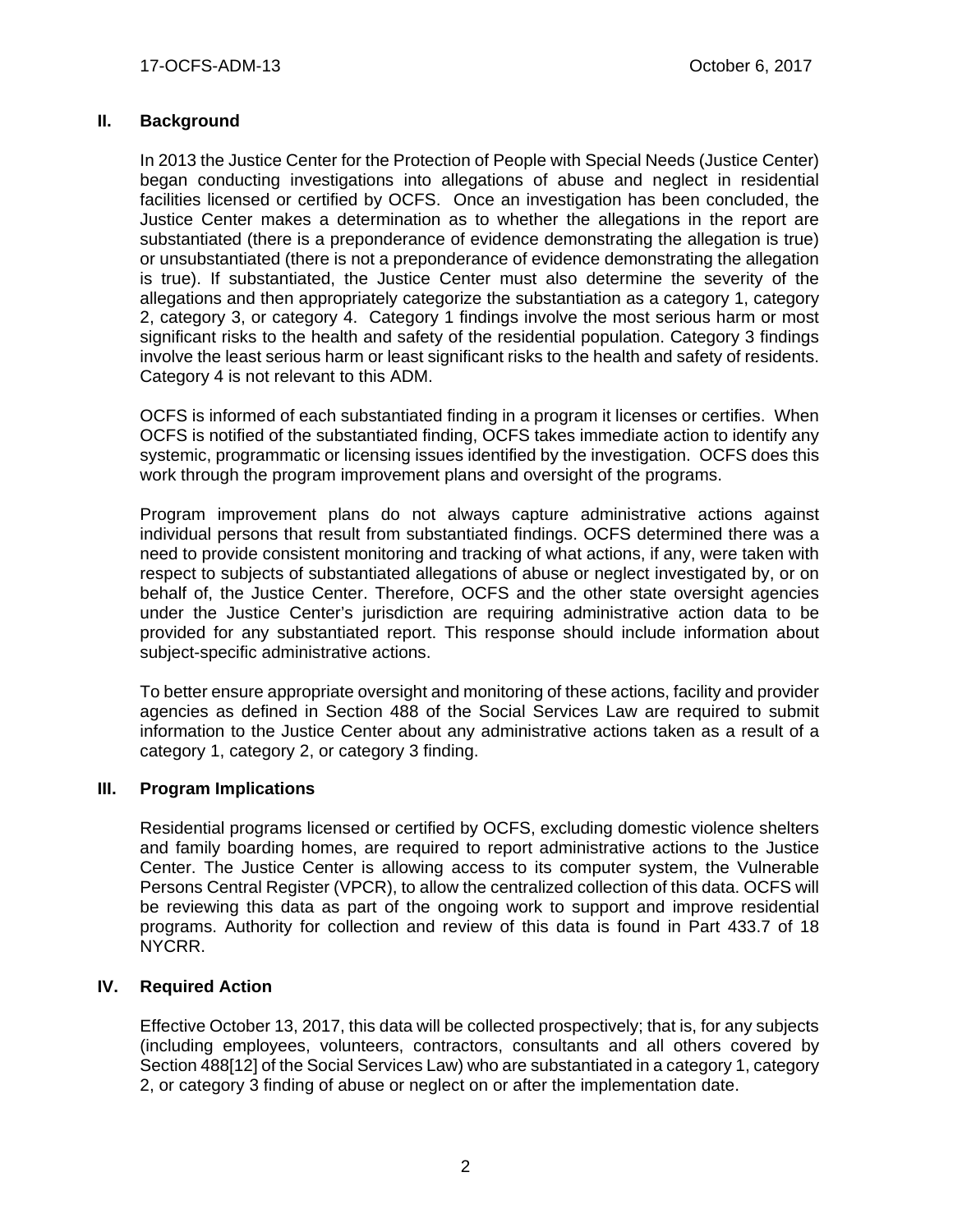To assist agencies in providing this information, the Justice Center has created a secure web application, the Administrative Actions Reporting Mechanism (AARM). This application can only be accessed by those designated as the provider agency's Authorized Person(s). Authorized Persons are the persons at the agency who have been identified to conduct the Staff Exclusion List (SEL) checks. The AARM will provide a simple interface to relay the administrative actions to the Justice Center. Included with this ADM is a *Quick Reference Guide* explaining how the new web application will work. More detailed information and training will be made available on the Justice Center's website at https://www.justicecenter.ny.gov/administrative-action-reporting-mechanism-aarm-webapplication.

When a determination is made to substantiate an allegation of abuse or neglect against a subject, the agency's Authorized Person(s) will receive an email informing them that they must go to the AARM web application to enter information about any administrative actions that were taken against that subject. OCFS recognizes that the information being collected is highly confidential, and it will be kept securely in the Justice Center's database. Only a limited number of people will be able to view this highly sensitive information after it is uploaded into the VPCR through the web application, and subject-specific information will not be made publicly available.

# **V. Systems Implications**

When the Authorized Person(s) receives an email notifying them of the need to update the AARM, the email will contain confidential information and must be treated securely. The email will contain the substantiated subject's name, the investigation serial number, and will confirm that a substantiated determination has been issued. As such, the agency's Authorized Person(s) must treat the content of these emails in an appropriate manner.

The Authorized Person(s) will use the same password information to access the AARM web application as they use to access the SEL check system; the screens will look similar.

The Authorized Person(s) will then use the AARM reference number provided in the email notification to select the correct record and will enter the appropriate information relating to the subject listed on the AARM record. Each substantiated individual will have a separate record for each investigation in which they are named as a substantiated subject. Once a record has been submitted to AARM, it is not possible to update that record.

## **VI. Attachments**

AARM Quick Reference Guide

## **VII. Contacts**

Justice Center VPCR Resource Group, 518-549-0240 *vpcrresourcegroup@justicecenter.ny.gov*

Or

Supervising Attorney Emily Reeb Bray *Emily.Bray@ocfs.ny.gov*